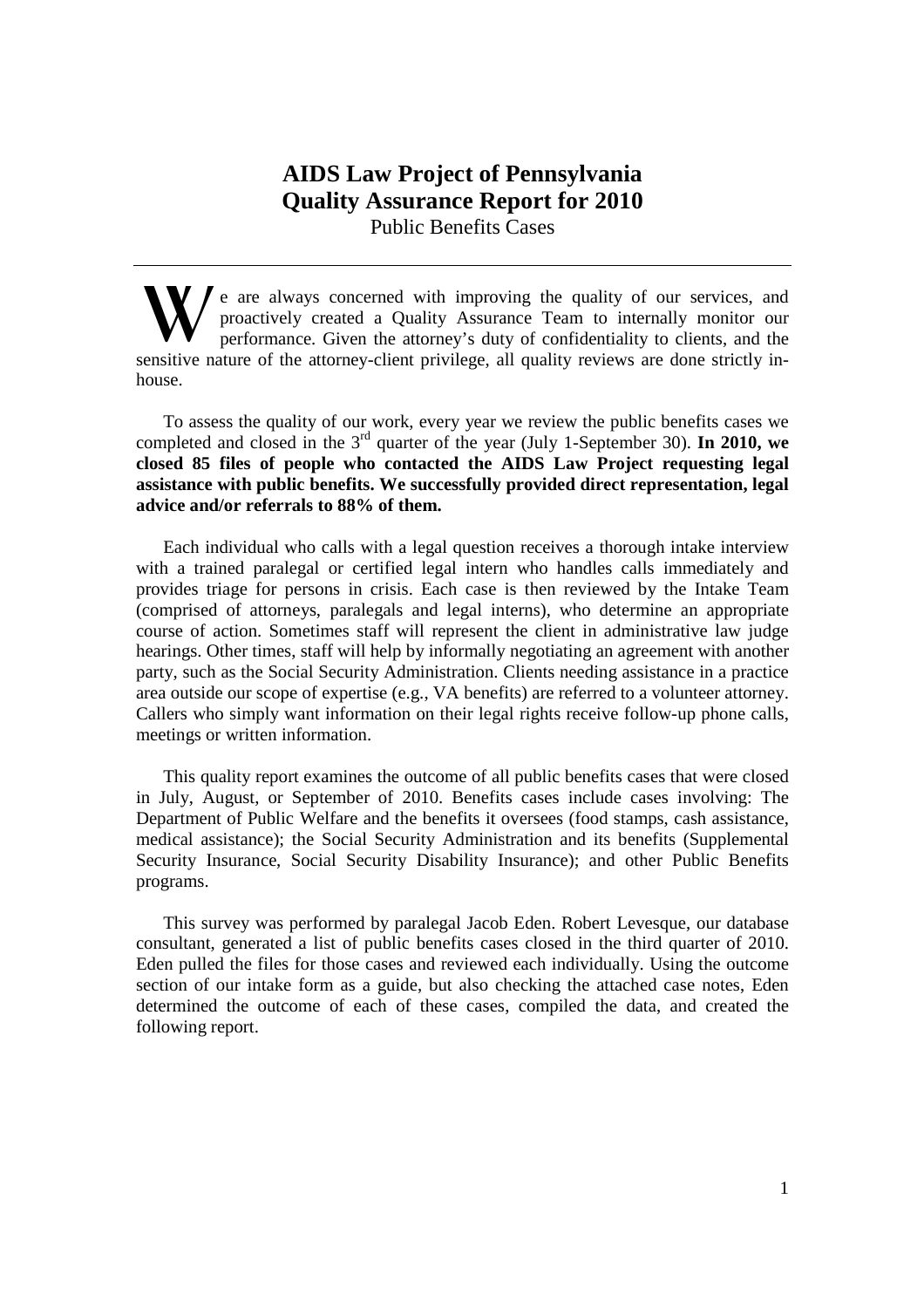In analyzing outcomes, four categories were used:

- 1. Obtained/Maintained/Restored/Increased Benefits: A case had this outcome if the AIDS Law Project was able to help a caller obtain a benefit (e.g., a successful appeal of a SSI denial), maintain a benefit (e.g., avoid a termination of food stamps before the benefit was cut off), restore a benefit (e.g., restore a caller's SSI after bench warrant issue resolved), or increase a benefit payment to a caller (e.g., arrange an affordable SSA overpayment repayment plan).
- 2. Represent/Advocate: This category covers any instance in which a staff member of the AIDS Law Project represented a person in a hearing or contacted any third party on behalf of a client.
- 3. Legal Advice/Information: this is the broadest outcome category and includes almost anytime a staff member spoke to a client whether it was to explain a person's rights regarding Medical Assistance or to advise a client to appeal an SSI denial.
- 4. Referral: AIDS Law Project sometimes refers clients to other agencies, organizations, and lawyers if it feels a client would be better served or if a case falls outside of its area of legal expertise.

This quality report was completed on August 10, 2011. It was reviewed by senior staff and approved on August 24, 2011.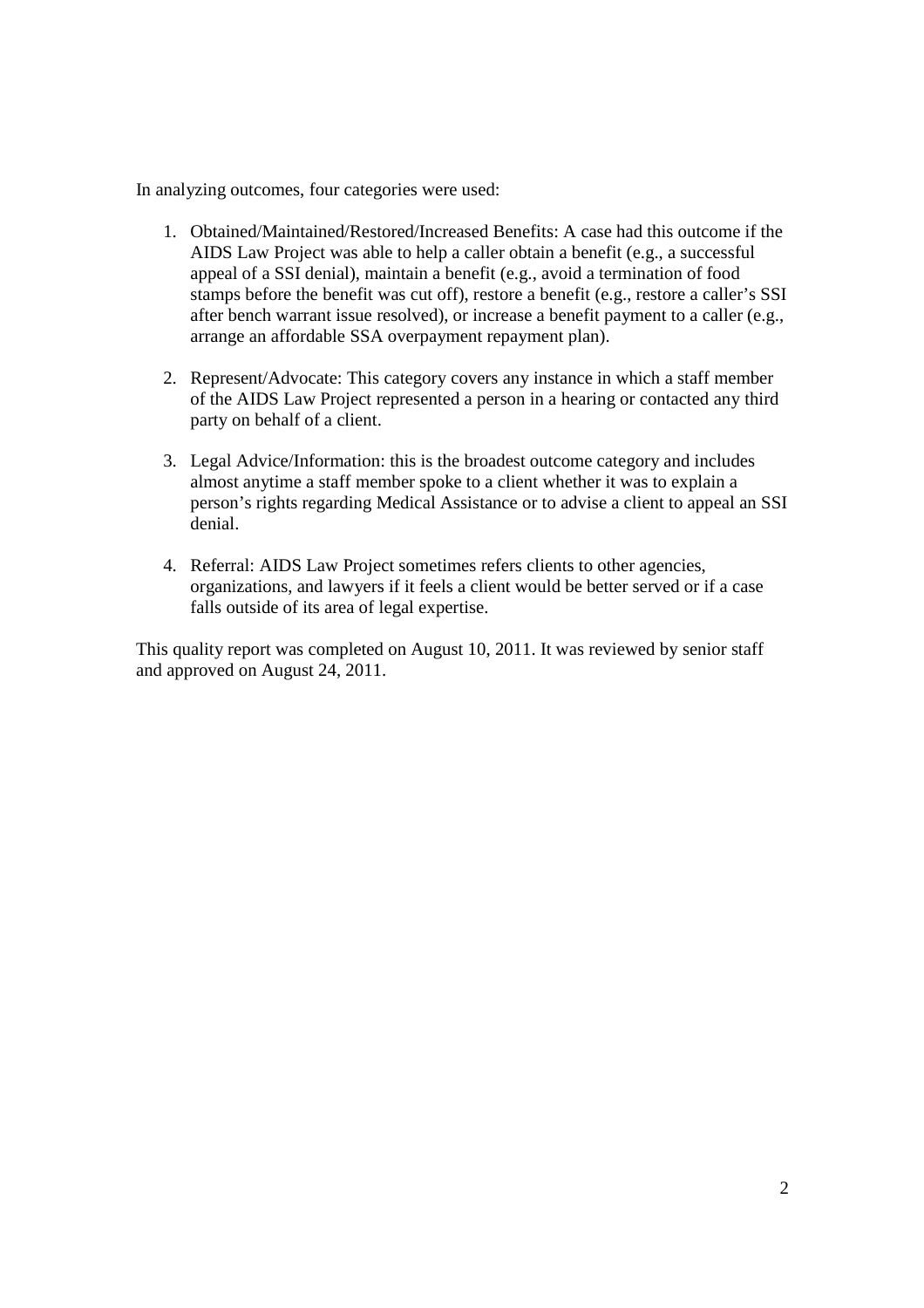# **Social Security Administration 51 Intakes**

# **SSI/SSD Denials – 25 Intakes**

We provided direct representation, legal advice and/or referrals to 18 people unable to work and in need of social security disability benefits. 7 people were unreachable after their initial intake.

*Arithmetic Note for below: As individuals request more than one type of service, an individual client may be counted more than once.* 

### Representation and/or Advocacy

We represented and/or advocated on behalf of 6 clients. For 5 of the 6, we represented them at an Administrative Law Judge (ALJ) hearing. 1 client requested that we determine the status of an appeal. After reviewing the file, we determined that an appeal had not been filed, and we assisted the client in filing the appropriate paperwork.

### Obtained Benefits

Of the 5 clients we represented at an Administrative Law Judge (ALJ) hearings, we won benefits for 4. The  $5<sup>th</sup>$  client decided, at the suggestion of the Administrative Law Judge, to withdraw the claim.

#### Legal Advice

We gave legal advice and/or information to 10 clients seeking information on applying for disability benefits.

## Referrals

AIDS Law Project referred 6 individuals to private attorneys or other public interest law firms, as appropriate.

### **Presumptive SSI – 6 intakes**

Presumptive SSI is an expedited disability benefit for low-income individuals. We successfully represented 4 clients in obtaining this benefit. 2 others requested legal advice and/or information about the benefit.

### **Overpayments – 5 intakes**

An individual's monthly Social Security disability benefit may be reduced if the Social Security Administration believes that the recipient has received an overpayment in the benefit amount. We received 5 calls from people whose monthly benefit was reduced -- either the entire SSD benefit or 10% of the SSI benefit - because of an overpayment. We restored the full amount of the benefit for 3 clients. We were able to arrange affordable repayment plans for the other 2.

### **Non-Overpayment Reductions – 6 intakes**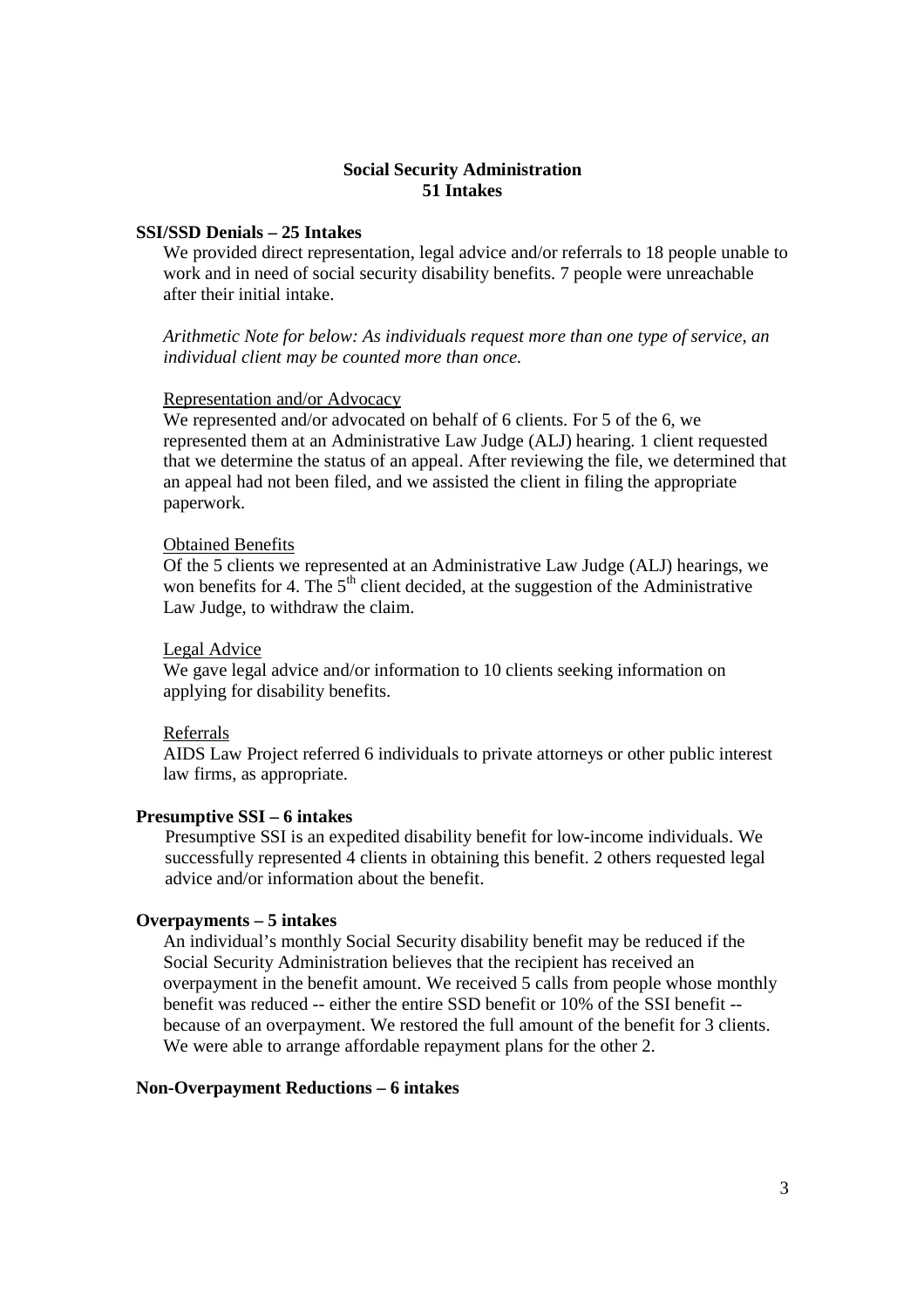Monthly disability benefits may also be reduced for reasons unrelated to benefits. We received calls from 6 individuals whose benefits had been reduced. We restored the full amount of benefit for 5 of those clients. The other caller was unreachable.

# **Medicare – 3 intakes**

3 callers had Medicare-related problems. 1 client was denied coverage for a liver transplant. We successfully represented the client at an Administrative Law Judge hearing in which Medicare was ordered to cover the cost of the transplant.

The other 2 callers needed assistance in enrolling in Medicare programs. After receiving direct representation and/or legal advice and advocacy, 1 caller enrolled in a Medicare Part D plan and the Low-Income subsidy program. The other caller received legal advice and/or information that assisted him in successfully enrolling in Medicare.

#### **Questions and Miscellaneous issues – 6 intakes**

6 people contacted us with questions regarding eligibility for Social Security benefits. We provided legal advice and/or information to: 2 callers regarding eligibility for non-citizens; 1 caller regarding the effect of an inheritance; 1 caller who had questions about overpayments; and 1 caller who asked about benefits for his family. The  $6<sup>th</sup>$ caller had a clerical issue he resolved on his own.

# **General Assistance (GA), Medical Assistance (MA), and Food Stamps 27 Intakes**

# **GA/MA denials – 6 Intakes**

6 people called seeking assistance after their applications for GA/MA were denied. We assisted 5 clients obtained public benefits. The  $6<sup>th</sup>$  client was ineligible because of his employment income. We provided legal information and an application for the Medical Assistance for Workers with Disabilities (MAWD) program.

3 of these callers had no health insurance when they contacted us. 1 was on Medicare, 1 was recently discharged from prison and 1 had adultBasic coverage -- a state-funded insurance program that has been discontinued.

### **Medical Assistance for Workers with Disabilities (MAWD) – 10 intakes**

10 people called seeking Medical Assistance, but were ineligible because of excess income or resources. We assisted 7 clients obtain and 1 client regain health insurance through the Medical Assistance for Workers with Disabilities (MAWD) program.

5 of these callers had no health insurance when they contacted us. 2 had private insurance, but 1 client lost his coverage. 1 had lost medical assistance coverage due to income. The other 2 callers had questions about the MAWD program and both were provided with legal advice and/or information. 1 caller worked as an AIDS Service Organization case manager.

# **MA terminations (non-MAWD) – 3 intakes**